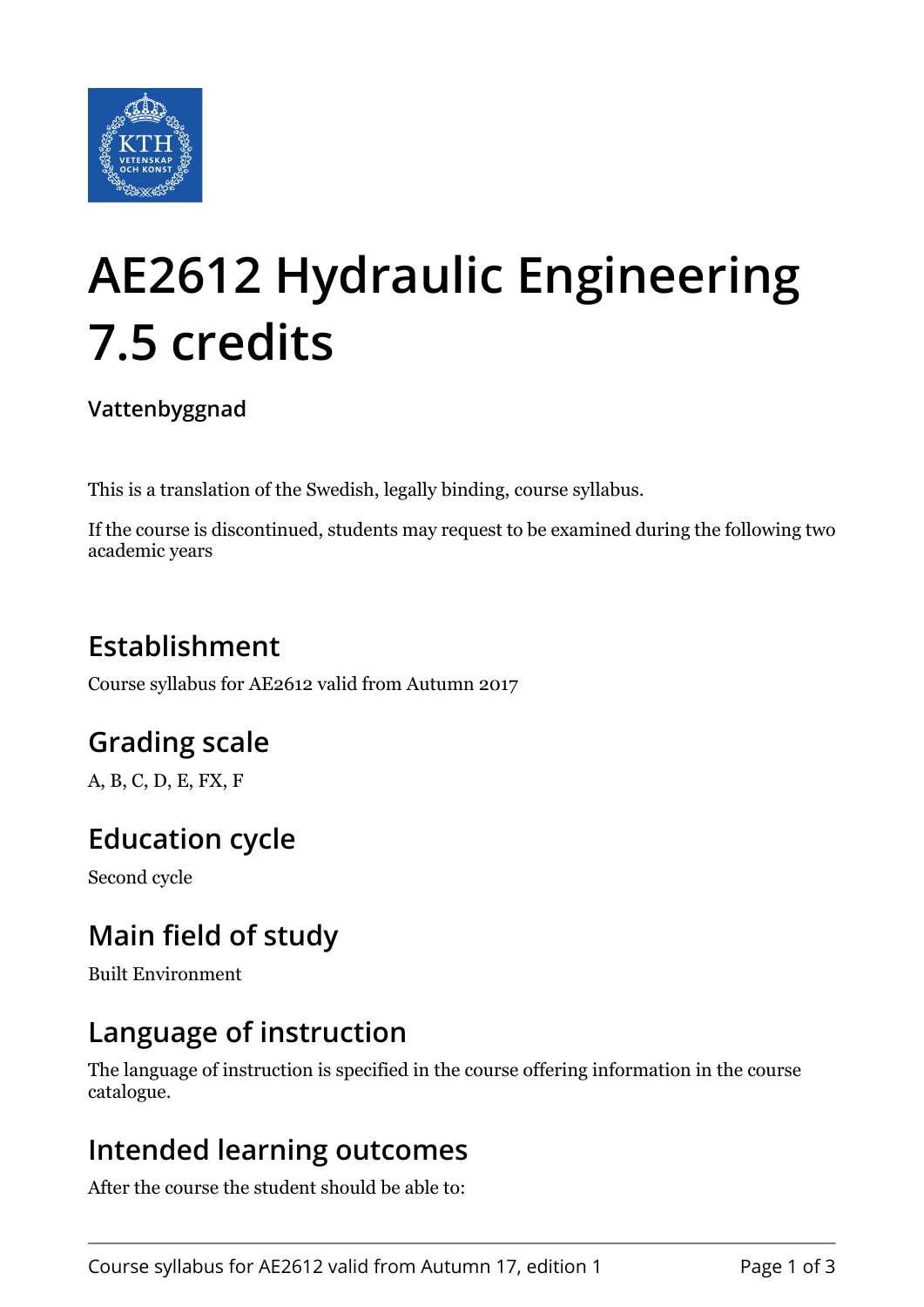Describe and explain the design principles of concrete and embankment dams and perform stability computations for some of these dam types.

Perform hydraulic design of spillways and energy dissipators, channels and tubes and perform technical - economical optimization of pipes and channels.

Perform computations for different types of unsteady flow, for example: water hammer, mass oscillations in pipe systems - surge chambers, surge waves in open channels.

Describe the erosion process and design erosion protection for a channel.

Analyse different flood mitigations measures

Describe and explain the design and hydraulic function of a hydroelectric power plant and perform hydraulic calculations.

#### **Course contents**

Concrete and embankment dams: loads, design function, stability, surveillance

Spillways: hydraulic design and computations of overflow spillways, bottom outlets and energy dissipators

Transport of water: channels, tunnels, tubes, technical and economical design of tubes and channels

Hydraulics: unsteady flow, water hammer, mass oscillation and pressure transients in pipes and surge shafts, surge waves in channels

Erosion: critical shear stress, Shields diagram, design of erosion protection

Hydropower plants: design, fundamental hydraulic computations

Flood mitigation measures: detention basins, levees, reservoir regulations.

## **Specific prerequisites**

Bachelor's degree in the field of civil engineering, environmental engineering, or another subject with clear relevance to the course, of at least 180 higher education credits, which includes the following: Basic knowledge in mathematics for at least 20 higher education credits; Basic knowledge in numerical analysis, programming, or equivalent, for at least 6 higher education credits; Fluid mechanics for at least 5 credits; Hydrology for at least 7.5 credits. Proficiency in English, English B or equivalent.

#### **Course literature**

Kursmaterial tillgängligt vid kursstart på LMS